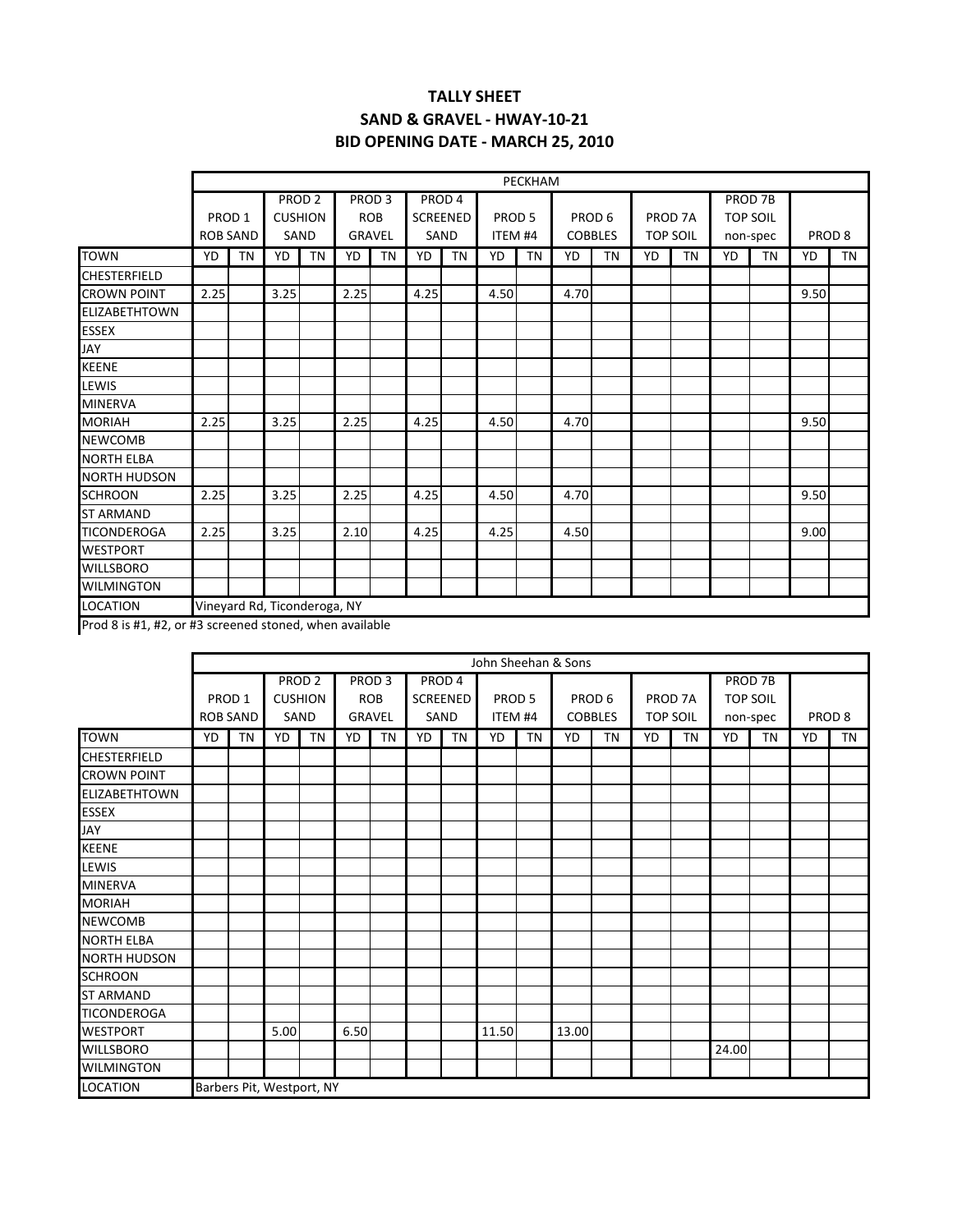|                      |                   |                 |    |                                       |               |                   |    |                   | Trudeau Sand & Gravel |           |    |                   |    |                    |    |                 |                   |           |
|----------------------|-------------------|-----------------|----|---------------------------------------|---------------|-------------------|----|-------------------|-----------------------|-----------|----|-------------------|----|--------------------|----|-----------------|-------------------|-----------|
|                      |                   |                 |    | PROD <sub>2</sub>                     |               | PROD <sub>3</sub> |    | PROD <sub>4</sub> |                       |           |    |                   |    |                    |    | PROD 7B         |                   |           |
|                      | PROD <sub>1</sub> |                 |    | <b>CUSHION</b>                        |               | <b>ROB</b>        |    | <b>SCREENED</b>   | PROD <sub>5</sub>     |           |    | PROD <sub>6</sub> |    | PROD <sub>7A</sub> |    | <b>TOP SOIL</b> |                   |           |
|                      |                   | <b>ROB SAND</b> |    | SAND                                  | <b>GRAVEL</b> |                   |    | SAND              | ITEM <sub>#4</sub>    |           |    | <b>COBBLES</b>    |    | <b>TOP SOIL</b>    |    | non-spec        | PROD <sub>8</sub> |           |
| <b>TOWN</b>          | YD                | TN              | YD | <b>TN</b>                             | <b>YD</b>     | TN                | YD | <b>TN</b>         | YD                    | <b>TN</b> | YD | <b>TN</b>         | YD | <b>TN</b>          | YD | TN              | YD                | <b>TN</b> |
| <b>CHESTERFIELD</b>  |                   | 3.40            |    | 5.50                                  |               | 3.50              |    | 7.35              |                       |           |    | 25.00             |    | 24.50              |    |                 | 24.50 12.00 12.00 |           |
| <b>CROWN POINT</b>   |                   | 3.40            |    | 5.50                                  |               | 3.50              |    | 7.35              |                       |           |    | 25.00             |    | 24.50              |    |                 | 24.50 12.00 12.00 |           |
| <b>ELIZABETHTOWN</b> |                   | 3.40            |    | 5.50                                  |               | 3.50              |    | 7.35              |                       |           |    | 25.00             |    | 24.50              |    |                 | 24.50 12.00 12.00 |           |
| <b>ESSEX</b>         |                   | 3.40            |    | 5.50                                  |               | 3.50              |    | 7.35              |                       |           |    | 25.00             |    | 24.50              |    |                 | 24.50 12.00 12.00 |           |
| <b>JAY</b>           |                   | 3.40            |    | 5.50                                  |               | 3.50              |    | 7.35              |                       |           |    | 25.00             |    | 24.50              |    |                 | 24.50 12.00 12.00 |           |
| <b>KEENE</b>         |                   | 3.40            |    | 5.50                                  |               | 3.50              |    | 7.35              |                       |           |    | 25.00             |    | 24.50              |    |                 | 24.50 12.00 12.00 |           |
| LEWIS                |                   | 3.40            |    | 5.50                                  |               | 3.50              |    | 7.35              |                       |           |    | 25.00             |    | 24.50              |    |                 | 24.50 12.00 12.00 |           |
| <b>MINERVA</b>       |                   | 3.40            |    | 5.50                                  |               | 3.50              |    | 7.35              |                       |           |    | 25.00             |    | 24.50              |    |                 | 24.50 12.00 12.00 |           |
| <b>MORIAH</b>        |                   | 3.40            |    | 5.50                                  |               | 3.50              |    | 7.35              |                       |           |    | 25.00             |    | 24.50              |    |                 | 24.50 12.00 12.00 |           |
| <b>NEWCOMB</b>       |                   | 3.40            |    | 5.50                                  |               | 3.50              |    | 7.35              |                       |           |    | 25.00             |    | 24.50              |    |                 | 24.50 12.00 12.00 |           |
| <b>NORTH ELBA</b>    |                   | 3.40            |    | 5.50                                  |               | 3.50              |    | 7.35              |                       |           |    | 25.00             |    | 24.50              |    |                 | 24.50 12.00 12.00 |           |
| <b>NORTH HUDSON</b>  |                   | 3.40            |    | 5.50                                  |               | 3.50              |    | 7.35              |                       |           |    | 25.00             |    | 24.50              |    |                 | 24.50 12.00 12.00 |           |
| <b>SCHROON</b>       |                   | 3.40            |    | 5.50                                  |               | 3.50              |    | 7.35              |                       |           |    | 25.00             |    | 24.50              |    |                 | 24.50 12.00 12.00 |           |
| <b>ST ARMAND</b>     |                   | 3.40            |    | 5.50                                  |               | 3.50              |    | 7.35              |                       |           |    | 25.00             |    | 24.50              |    |                 | 24.50 12.00 12.00 |           |
| <b>TICONDEROGA</b>   |                   | 3.40            |    | 5.50                                  |               | 3.50              |    | 7.35              |                       |           |    | 25.00             |    | 24.50              |    |                 | 24.50 12.00 12.00 |           |
| <b>WESTPORT</b>      |                   | 3.40            |    | 5.50                                  |               | 3.50              |    | 7.35              |                       |           |    | 25.00             |    | 24.50              |    |                 | 24.50 12.00 12.00 |           |
| <b>WILLSBORO</b>     |                   | 3.40            |    | 5.50                                  |               | 3.50              |    | 7.35              |                       |           |    | 25.00             |    | 24.50              |    |                 | 24.50 12.00 12.00 |           |
| <b>WILMINGTON</b>    |                   | 3.40            |    | 5.50                                  |               | 3.50              |    | 7.35              |                       |           |    | 25.00             |    | 24.50              |    |                 | 24.50 12.00 12.00 |           |
| <b>LOCATION</b>      |                   |                 |    | 115 NYS Rte 3, Saranac Lake, NY 12983 |               |                   |    |                   |                       |           |    |                   |    |                    |    |                 |                   |           |

Prod 8 12.00 yard = shredded wood chips

Prod 8 11.75 ton = natural stone 1/4" - 1-1/4", 1-1/4" - 2", 4 of 5

|                      |                   |           |    |                   |                                    |           |                   |           | Rafferty Sand & Gravel |           |    |                   |    |                    |    |                    |                   |           |
|----------------------|-------------------|-----------|----|-------------------|------------------------------------|-----------|-------------------|-----------|------------------------|-----------|----|-------------------|----|--------------------|----|--------------------|-------------------|-----------|
|                      |                   |           |    | PROD <sub>2</sub> | PROD <sub>3</sub>                  |           | PROD <sub>4</sub> |           |                        |           |    |                   |    |                    |    | PROD <sub>7B</sub> |                   |           |
|                      | PROD <sub>1</sub> |           |    | <b>CUSHION</b>    | <b>ROB</b>                         |           | SCREENED          |           | PROD <sub>5</sub>      |           |    | PROD <sub>6</sub> |    | PROD <sub>7A</sub> |    | <b>TOP SOIL</b>    |                   |           |
|                      | <b>ROB SAND</b>   |           |    | SAND              | GRAVEL                             |           | SAND              |           | ITEM #4                |           |    | <b>COBBLES</b>    |    | <b>TOP SOIL</b>    |    | non-spec           | PROD <sub>8</sub> |           |
| <b>TOWN</b>          | YD                | <b>TN</b> | YD | <b>TN</b>         | YD                                 | <b>TN</b> | YD                | <b>TN</b> | YD                     | <b>TN</b> | YD | <b>TN</b>         | YD | <b>TN</b>          | YD | <b>TN</b>          | YD                | <b>TN</b> |
| <b>CHESTERFIELD</b>  |                   |           |    |                   |                                    |           |                   |           |                        |           |    |                   |    |                    |    |                    |                   |           |
| <b>CROWN POINT</b>   | 2.20              |           |    |                   | 2.40                               |           | 5.00              |           | 5.90                   |           |    |                   |    |                    |    |                    |                   |           |
| <b>ELIZABETHTOWN</b> |                   |           |    |                   |                                    |           |                   |           |                        |           |    |                   |    |                    |    |                    |                   |           |
| <b>ESSEX</b>         |                   |           |    |                   |                                    |           |                   |           |                        |           |    |                   |    |                    |    |                    |                   |           |
| <b>JAY</b>           |                   |           |    |                   |                                    |           |                   |           |                        |           |    |                   |    |                    |    |                    |                   |           |
| <b>KEENE</b>         |                   |           |    |                   |                                    |           |                   |           |                        |           |    |                   |    |                    |    |                    |                   |           |
| LEWIS                |                   |           |    |                   |                                    |           |                   |           |                        |           |    |                   |    |                    |    |                    |                   |           |
| <b>MINERVA</b>       |                   |           |    |                   |                                    |           |                   |           |                        |           |    |                   |    |                    |    |                    |                   |           |
| <b>MORIAH</b>        | 2.20              |           |    |                   | 2.40                               |           | 5.00              |           | 5.90                   |           |    |                   |    |                    |    |                    |                   |           |
| <b>NEWCOMB</b>       |                   |           |    |                   |                                    |           |                   |           |                        |           |    |                   |    |                    |    |                    |                   |           |
| <b>NORTH ELBA</b>    |                   |           |    |                   |                                    |           |                   |           |                        |           |    |                   |    |                    |    |                    |                   |           |
| <b>NORTH HUDSON</b>  | 2.20              |           |    |                   | 2.40                               |           | 5.00              |           | 5.90                   |           |    |                   |    |                    |    |                    |                   |           |
| <b>SCHROON</b>       | 2.20              |           |    |                   | 2.40                               |           | 5.00              |           | 5.90                   |           |    |                   |    |                    |    |                    |                   |           |
| <b>ST ARMAND</b>     |                   |           |    |                   |                                    |           |                   |           |                        |           |    |                   |    |                    |    |                    |                   |           |
| <b>TICONDEROGA</b>   | 2.20              |           |    |                   | 2.40                               |           | 5.00              |           | 5.90                   |           |    |                   |    |                    |    |                    |                   |           |
| <b>WESTPORT</b>      |                   |           |    |                   |                                    |           |                   |           |                        |           |    |                   |    |                    |    |                    |                   |           |
| <b>WILLSBORO</b>     |                   |           |    |                   |                                    |           |                   |           |                        |           |    |                   |    |                    |    |                    |                   |           |
| <b>WILMINGTON</b>    |                   |           |    |                   |                                    |           |                   |           |                        |           |    |                   |    |                    |    |                    |                   |           |
| <b>LOCATION</b>      |                   |           |    |                   | 757 Vineyard Road, Crown Point, NY |           |                   |           |                        |           |    |                   |    |                    |    |                    |                   |           |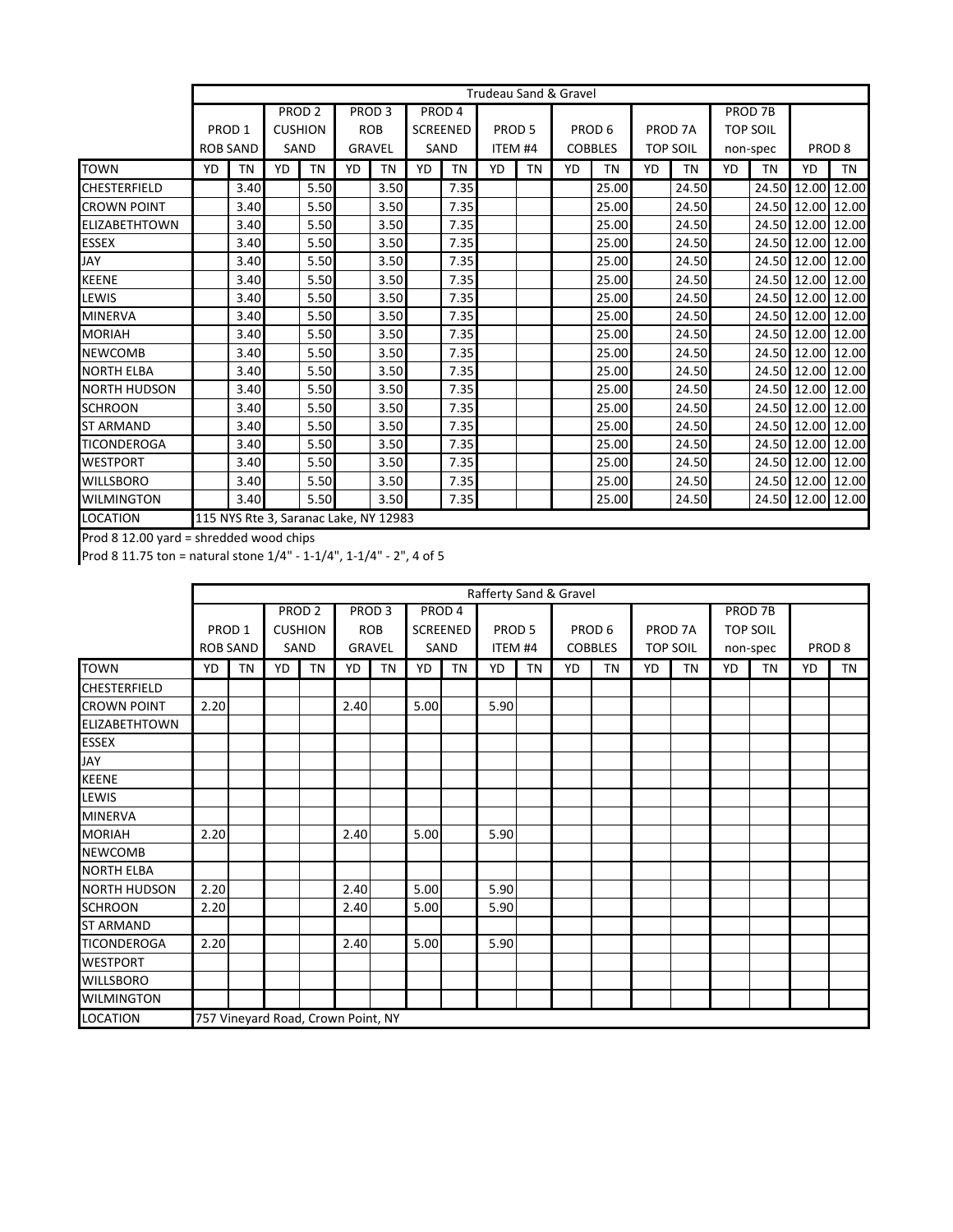|                      |    |                   |    |                             |    |                   |    |                   | <b>Graymont Materials</b> |           |    |                   |    |                    |    |                    |    |                   |
|----------------------|----|-------------------|----|-----------------------------|----|-------------------|----|-------------------|---------------------------|-----------|----|-------------------|----|--------------------|----|--------------------|----|-------------------|
|                      |    |                   |    | PROD <sub>2</sub>           |    | PROD <sub>3</sub> |    | PROD <sub>4</sub> |                           |           |    |                   |    |                    |    | PROD <sub>7B</sub> |    |                   |
|                      |    | PROD <sub>1</sub> |    | <b>CUSHION</b>              |    | <b>ROB</b>        |    | SCREENED          | PROD <sub>5</sub>         |           |    | PROD <sub>6</sub> |    | PROD <sub>7A</sub> |    | <b>TOP SOIL</b>    |    |                   |
|                      |    | <b>ROB SAND</b>   |    | SAND                        |    | GRAVEL            |    | SAND              | ITEM #4                   |           |    | <b>COBBLES</b>    |    | <b>TOP SOIL</b>    |    | non-spec           |    | PROD <sub>8</sub> |
| <b>TOWN</b>          | YD | <b>TN</b>         | YD | <b>TN</b>                   | YD | <b>TN</b>         | YD | TN                | YD                        | <b>TN</b> | YD | <b>TN</b>         | YD | <b>TN</b>          | YD | <b>TN</b>          | YD | <b>TN</b>         |
| <b>CHESTERFIELD</b>  |    |                   |    |                             |    |                   |    |                   | 7.50                      |           |    |                   |    |                    |    |                    |    |                   |
| <b>CROWN POINT</b>   |    |                   |    |                             |    |                   |    |                   | 7.50                      |           |    |                   |    |                    |    |                    |    |                   |
| <b>ELIZABETHTOWN</b> |    |                   |    |                             |    |                   |    |                   | 7.50                      |           |    |                   |    |                    |    |                    |    |                   |
| <b>ESSEX</b>         |    |                   |    |                             |    |                   |    |                   | 7.50                      |           |    |                   |    |                    |    |                    |    |                   |
| <b>JAY</b>           |    |                   |    |                             |    |                   |    |                   | 7.50                      |           |    |                   |    |                    |    |                    |    |                   |
| <b>KEENE</b>         |    |                   |    |                             |    |                   |    |                   | 7.50                      |           |    |                   |    |                    |    |                    |    |                   |
| LEWIS                |    |                   |    |                             |    |                   |    |                   | 7.50                      |           |    |                   |    |                    |    |                    |    |                   |
| <b>MINERVA</b>       |    |                   |    |                             |    |                   |    |                   | 7.50                      |           |    |                   |    |                    |    |                    |    |                   |
| <b>MORIAH</b>        |    |                   |    |                             |    |                   |    |                   | 7.50                      |           |    |                   |    |                    |    |                    |    |                   |
| <b>NEWCOMB</b>       |    |                   |    |                             |    |                   |    |                   | 7.50                      |           |    |                   |    |                    |    |                    |    |                   |
| <b>NORTH ELBA</b>    |    |                   |    |                             |    |                   |    |                   | 7.50                      |           |    |                   |    |                    |    |                    |    |                   |
| <b>NORTH HUDSON</b>  |    |                   |    |                             |    |                   |    |                   | 7.50                      |           |    |                   |    |                    |    |                    |    |                   |
| <b>SCHROON</b>       |    |                   |    |                             |    |                   |    |                   | 7.50                      |           |    |                   |    |                    |    |                    |    |                   |
| <b>ST ARMAND</b>     |    |                   |    |                             |    |                   |    |                   | 7.50                      |           |    |                   |    |                    |    |                    |    |                   |
| <b>TICONDEROGA</b>   |    |                   |    |                             |    |                   |    |                   | 7.50                      |           |    |                   |    |                    |    |                    |    |                   |
| <b>WESTPORT</b>      |    |                   |    |                             |    |                   |    |                   | 7.50                      |           |    |                   |    |                    |    |                    |    |                   |
| <b>WILLSBORO</b>     |    |                   |    |                             |    |                   |    |                   | 7.50                      |           |    |                   |    |                    |    |                    |    |                   |
| <b>WILMINGTON</b>    |    |                   |    |                             |    |                   |    |                   | 7.50                      |           |    |                   |    |                    |    |                    |    |                   |
| <b>LOCATION</b>      |    |                   |    | Allen Rogers Pit, Lewis, NY |    |                   |    |                   |                           |           |    |                   |    |                    |    |                    |    |                   |

|                      |                   |                   |    |                   |    |                   |    |                   |                   | WJ Bokus |                   |                |    |                    |    |                 |    |                   |
|----------------------|-------------------|-------------------|----|-------------------|----|-------------------|----|-------------------|-------------------|----------|-------------------|----------------|----|--------------------|----|-----------------|----|-------------------|
|                      |                   |                   |    | PROD <sub>2</sub> |    | PROD <sub>3</sub> |    | PROD <sub>4</sub> |                   |          |                   |                |    |                    |    | PROD 7B         |    |                   |
|                      | PROD <sub>1</sub> |                   |    | <b>CUSHION</b>    |    | ROB               |    | SCREENED          | PROD <sub>5</sub> |          | PROD <sub>6</sub> |                |    | PROD <sub>7A</sub> |    | <b>TOP SOIL</b> |    |                   |
|                      |                   | <b>ROB SAND</b>   |    | SAND              |    | GRAVEL            |    | SAND              | ITEM #4           |          |                   | <b>COBBLES</b> |    | <b>TOP SOIL</b>    |    | non-spec        |    | PROD <sub>8</sub> |
| <b>TOWN</b>          | YD                | <b>TN</b>         | YD | <b>TN</b>         | YD | TN                | YD | <b>TN</b>         | YD                | ΤN       | YD                | <b>TN</b>      | YD | <b>TN</b>          | YD | TN              | YD | <b>TN</b>         |
| <b>CHESTERFIELD</b>  |                   |                   |    |                   |    |                   |    |                   |                   |          |                   |                |    |                    |    |                 |    |                   |
| <b>CROWN POINT</b>   |                   |                   |    |                   |    |                   |    |                   |                   |          |                   |                |    |                    |    |                 |    |                   |
| <b>ELIZABETHTOWN</b> |                   |                   |    |                   |    |                   |    |                   |                   |          |                   |                |    |                    |    |                 |    |                   |
| <b>ESSEX</b>         |                   |                   |    |                   |    |                   |    |                   |                   |          |                   |                |    |                    |    |                 |    |                   |
| JAY                  |                   |                   |    |                   |    |                   |    |                   |                   |          |                   |                |    |                    |    |                 |    |                   |
| <b>KEENE</b>         |                   |                   |    |                   |    |                   |    |                   |                   |          |                   |                |    |                    |    |                 |    |                   |
| LEWIS                |                   |                   |    |                   |    |                   |    |                   |                   |          |                   |                |    |                    |    |                 |    |                   |
| <b>MINERVA</b>       |                   | 3.50              |    | 3.50              |    | 4.75              |    | 6.45              |                   | 7.25     |                   | 7.00           |    | 18.00              |    |                 |    |                   |
| <b>MORIAH</b>        |                   |                   |    |                   |    |                   |    |                   |                   |          |                   |                |    |                    |    |                 |    |                   |
| <b>NEWCOMB</b>       |                   | 3.50              |    | 3.50              |    | 4.75              |    | 6.45              |                   | 7.25     |                   | 7.00           |    | 18.00              |    |                 |    |                   |
| <b>NORTH ELBA</b>    |                   |                   |    |                   |    |                   |    |                   |                   |          |                   |                |    |                    |    |                 |    |                   |
| <b>NORTH HUDSON</b>  |                   |                   |    |                   |    |                   |    |                   |                   |          |                   |                |    |                    |    |                 |    |                   |
| <b>SCHROON</b>       |                   |                   |    |                   |    |                   |    |                   |                   |          |                   |                |    | 18.00              |    |                 |    |                   |
| <b>ST ARMAND</b>     |                   |                   |    |                   |    |                   |    |                   |                   |          |                   |                |    |                    |    |                 |    |                   |
| <b>TICONDEROGA</b>   |                   |                   |    |                   |    |                   |    |                   |                   |          |                   |                |    |                    |    |                 |    |                   |
| <b>WESTPORT</b>      |                   |                   |    |                   |    |                   |    |                   |                   |          |                   |                |    |                    |    |                 |    |                   |
| <b>WILLSBORO</b>     |                   |                   |    |                   |    |                   |    |                   |                   |          |                   |                |    |                    |    |                 |    |                   |
| <b>WILMINGTON</b>    |                   |                   |    |                   |    |                   |    |                   |                   |          |                   |                |    |                    |    |                 |    |                   |
| <b>LOCATION</b>      |                   | 617 State Rte 28N |    |                   |    |                   |    |                   |                   |          |                   |                |    |                    |    |                 |    |                   |